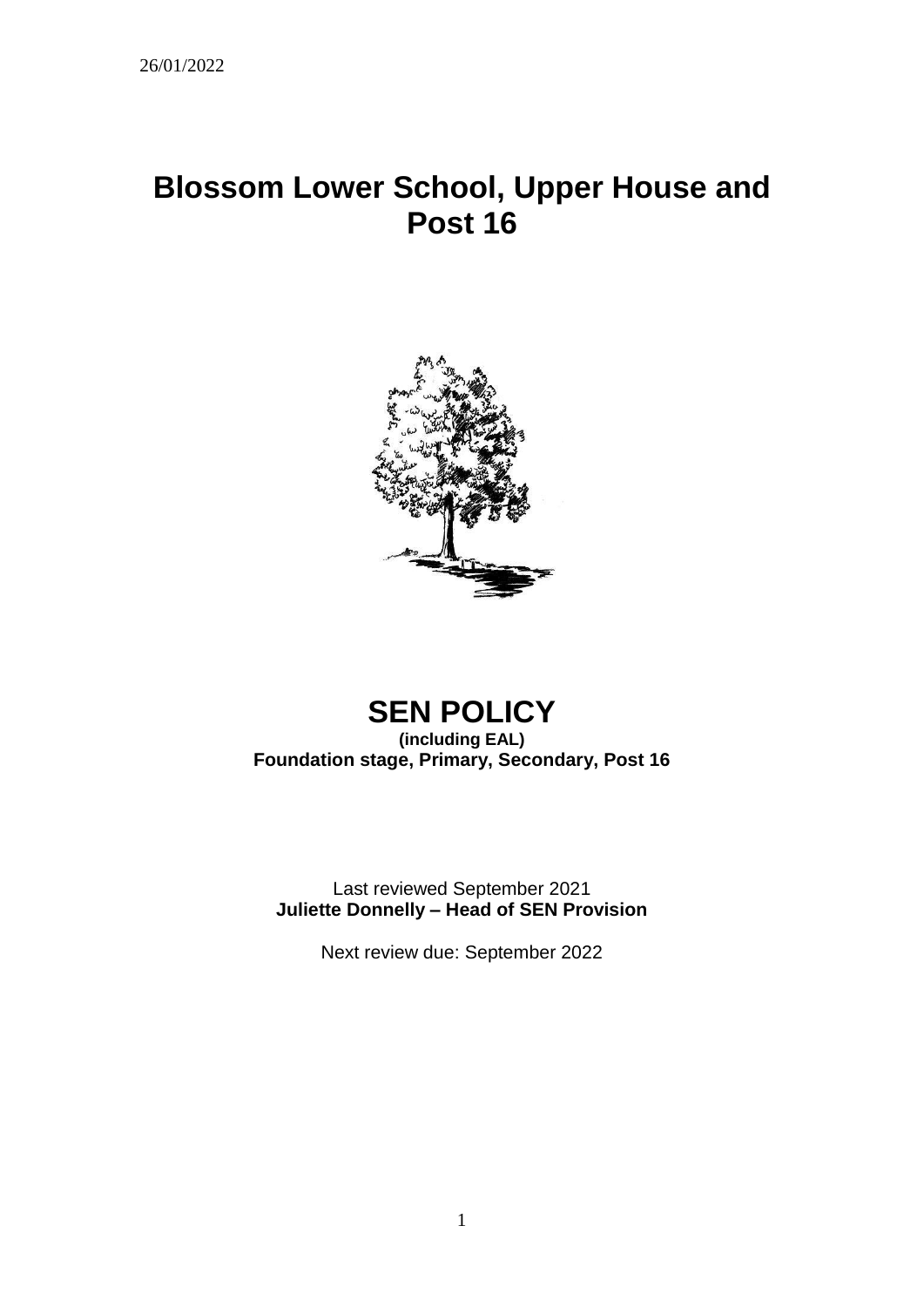The term *'Blossom House'* will be used in this document to refer to the EYFS, Primary, Secondary and Post 16 provisions, unless otherwise specified.

#### Abbreviations:

SLT: Speech and Language Therapy OT: Occupational Therapy PT: Physiotherapy ATCP: Arts Therapy and Child Psychotherapy SpLD: Specific Learning Difficulties SA: Specialist Advisor

This policy is an overview of the SEN provision in place at Blossom House as this a special needs school for children with speech language and communication difficulties. In addition we are a CReSTeD registered school (Council for the Registration of Schools Teaching Dyslexic Pupils). There is also a Post 16 provision which provides Further Education opportunities for pupil with these specific needs, both onsite as well as in local colleges.

All pupils at Blossom House School receive input over and above the levels stated in school/early years action and school/early years action plus. The provision set out in each pupil's statement is met onsite. Pupils may also have needs and requirements which fall into one or more of the areas below. Many Pupils will have inter-related needs. The school aims to provide holistic academic and therapeutic input centred around these main areas:

- Cognition and learning
- Behaviour, emotional and social development
- Sensory and/or physical
- Specific Learning Difficulties

This policy applies to:

- Early Years
- Primary
- Secondary
- Post 16

#### **Objectives**

1. To welcome pupils into the school and meet their needs in a positive manner, accepting the part that our expectations and attitudes and pupil's self- esteem plays in overcoming aspects of SEN.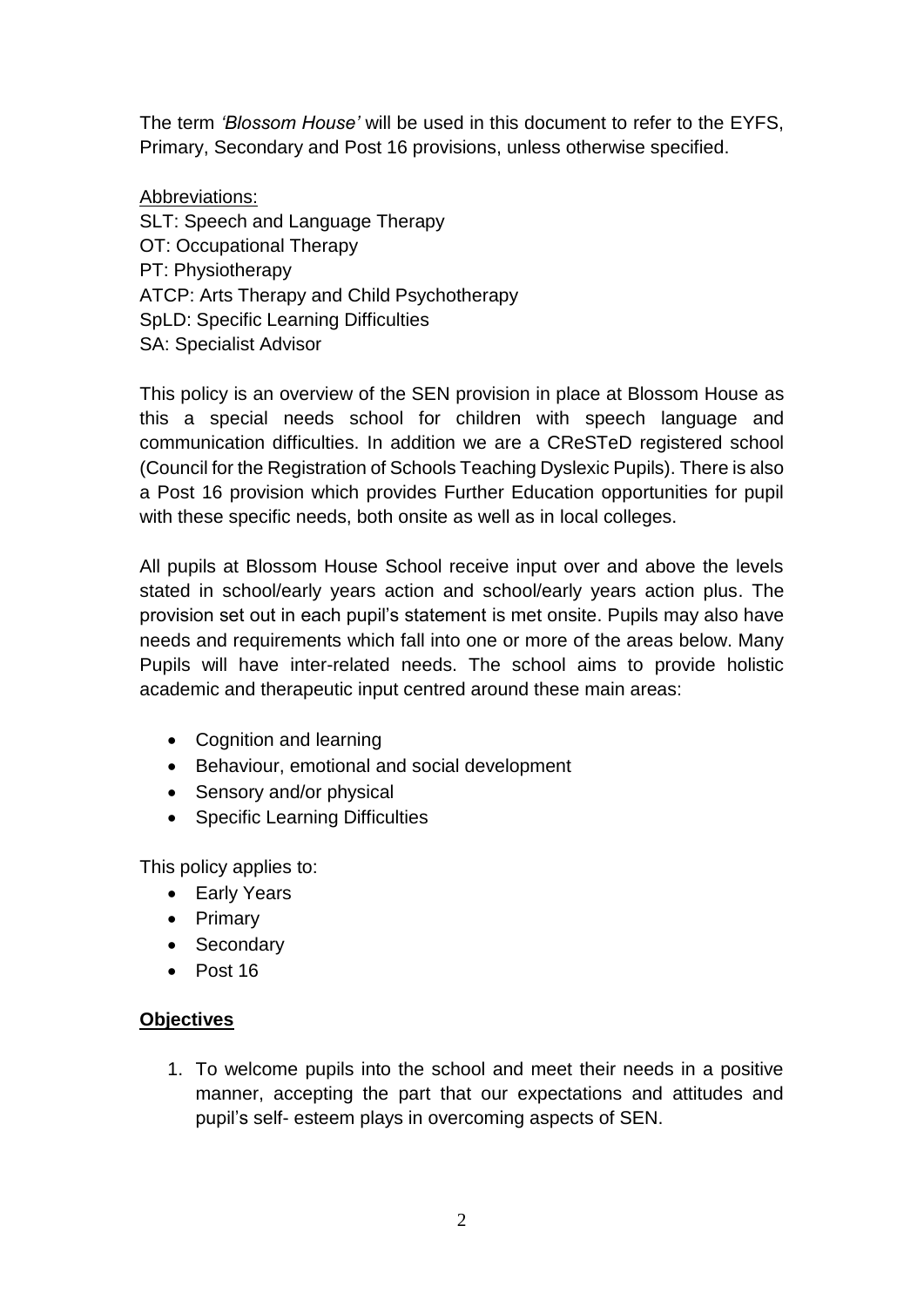- 2. To identify and assess the specific needs of the children as early as possible, ensuring there is careful monitoring and assessment of pupils throughout their schooling.
- 3. To develop the existing skills of the staff in the identification, assessment and provision for pupil's with SEN and to provide training, support and shared good practice as appropriate.
- 4. To provide the greatest possible access to a broad, balanced and differentiated curriculum, appropriate for meeting the needs of the children.
- 5. To encourage the parents and pupils to participate in and support the process.
- 6. To ensure that support agencies are used effectively and appropriately to help identify needs and plan programmes of work.
- 7. To encourage confidence and raise self- esteem by providing a caring and well organised whole- school environment.
- 8. To ensure appropriate progress is made by pupils according to their individual potential.

#### **We will achieve these objectives:**

- By celebrating diversity and valuing all achievements whether they are social, emotional, cognitive or physical.
- By providing an effective learning environment, with suitable strategies to enhance motivation, attention and concentration.
- By ensuring equality of opportunity.
- By setting suitable learning challenges and if necessary choosing knowledge and skills from an earlier key stage so that pupils can make progress and show they can achieve.
- By planning suitably differentiated lessons.
- By adopting a range of appropriate teaching and learning styles, including building on strengths, the use of visual and kinaesthetic aids,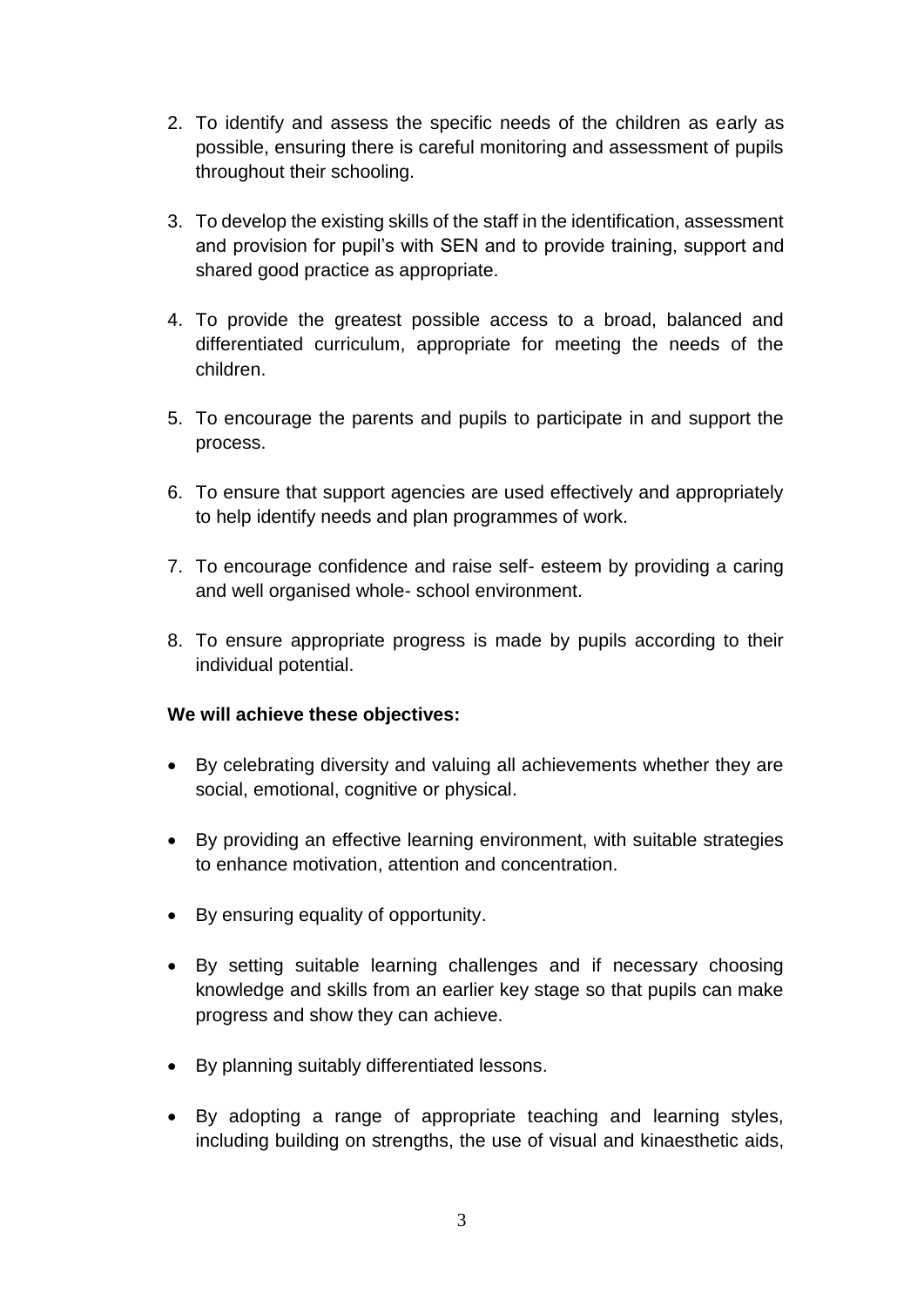providing alternatives to written recording, giving access to a variety of support materials.

- By planning and reviewing Individual Education Plans, at least termly, ensuring that parents and pupils (as appropriate) know what targets have been set. In the EYFS the targets are set with parents.
- By having clear formative and summative assessment procedures which are used to inform both teaching and planning.
- By having an open door policy for parents.
- By ensuring that the advice from outside agencies is sought appropriately.
- By positive reinforcement to encourage pupils' achievements, no matter how incremental, as well as frequent celebrations of success giving equal status to physical/cognitive/emotional achievements, enabling all children to feel valued for their efforts.
- By having multi-disciplinary input in place (teachers, Learning Support Assistants, Occupational Therapists, Speech and Language Therapists and Arts therapists)
- By effective use of support staff.
- By encouraging and teaching peer interaction.
- By ensuring we have high expectations of pupils, set suitable and challenging targets and monitor progress carefully against Revised EYFS Development matters, National Curriculum guidance in combination with our own Steps Assessment System (SAS) targets , Key Stage 4 and 5 and Post 16 academic and vocational qualifications.
- Liaison with parents and other external professions
- Regular review of progress across the three areas (cognition and learning, behaviour, emotional and social development and sensory and/or physical)

This policy is informed by the following legislation and guidance:

Special Educational Needs Code Of Practice (2014/5)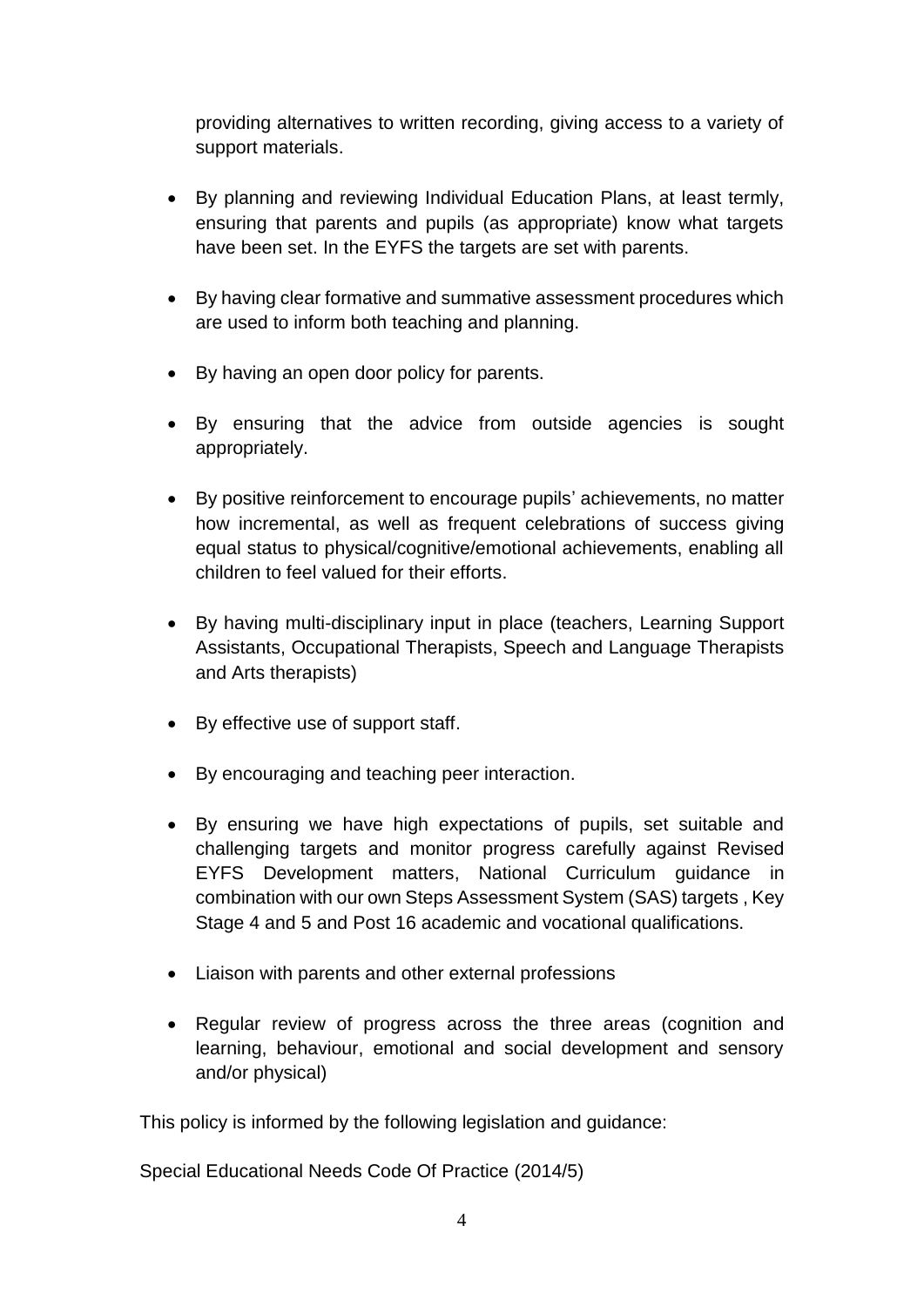Special Educational Needs and Disability Act (2001) Disability Discrimination Act (1995) Revised Early Years Foundation Stage (2017) Every Child Matters (2003) Children's act 2006 Modified National Curriculum (September 2015)

The SEN Code of Practice has recently been updated (January 2015): [https://www.gov.uk/government/uploads/system/uploads/attachment\\_data/file/](https://www.gov.uk/government/uploads/system/uploads/attachment_data/file/398815/SEND_Code_of_Practice_January_2015.pdf) [398815/SEND\\_Code\\_of\\_Practice\\_January\\_2015.pdf](https://www.gov.uk/government/uploads/system/uploads/attachment_data/file/398815/SEND_Code_of_Practice_January_2015.pdf)

This is now a single piece of statutory guidance on special educational needs, for children and young adults aged 0-25 years, bringing together guidance on what are currently two different systems (the pre-16 SEN system and post-16 LLDD system).

#### **Management and Responsibilities**

The person responsible for co-ordinating the provision of education for pupils at Blossom House is the child's Group Leader in combination with a named Specialist Advisor (SA). The SAs are part of a team led by the Head of SEN Provision. In the Early Years there is a Foundation Stage Manager. All teachers and therapists are responsible for:

- Teaching and monitoring of all pupils in their classes, reporting any concerns soon as they are noticed.
- Planning a modified curriculum to ensure all pupils are fully included in lessons.
- Delivering lessons in a manner which ensures all pupils are fully included.
- Monitoring progress by keeping annotated pieces of work and/or observations, using formative and summative assessment including Steps Assessment System (SAS-which replaced B Squared from September 2017), testing for Annual Reviews and the Early Years Foundation Stage Profiles. Ensuring that pupils make the 'expected progress' each term, with appropriate action plans put in place at midterm monitoring to address any issues which are leading to less than expected progress.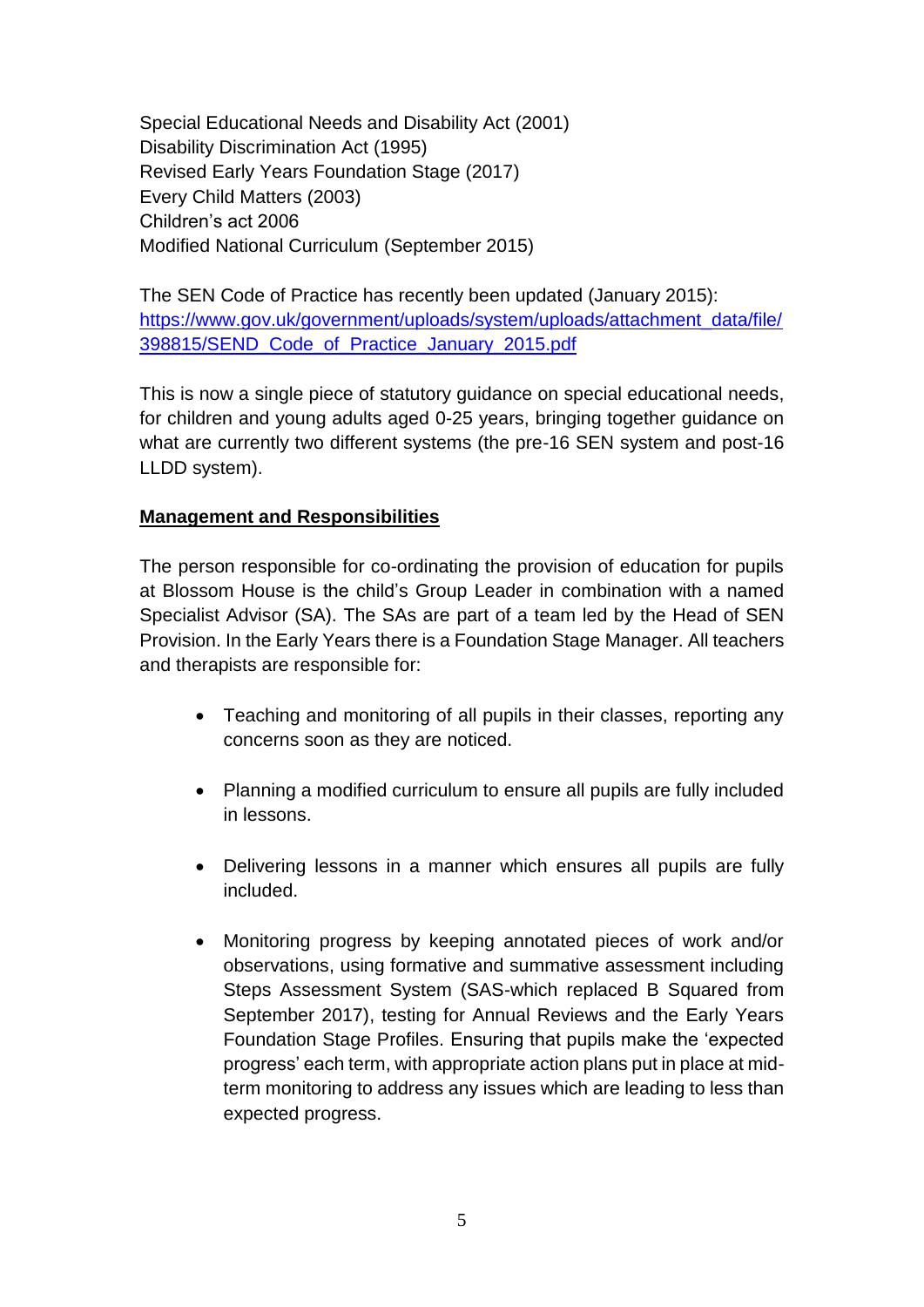• Planning with classroom assistants to ensure quality provision for all pupils.

## **The Specialist Advisor with support from the multidisciplinary team, is responsible for:**

- Gathering and collating information from teachers, therapists and support staff as required by Local Authorities when a statutory assessment is to take place.
- Overseeing the day to day operation of the school's SEN policy in relation to pupils in their group.
- Annual Review of EHCP with a contribution from all involved with each pupil, as well as from the pupil.
- Co-ordinating onsite provision for pupils.
- Identifying additional needs e.g. SLT, TO, PT, ATCP, SpLD that target specific difficulties or areas of need.
- Liaising with fellow teachers, therapists and Learning Support Assistants.
- Ensuring that records are kept up to date.
- Liaising with parents.
- Liaising with external professionals.
- Liaising with the relevant Local Authority.
- Ensuring that IEPs are appropriate to the individual and are reviewed at least termly.
- Supporting transition between key stages. Supporting transition to a different provision, alongside parents and the Local Authority.
- Ensuring that individual pupils are making 'expected academic progress' and that suitable interventions are in place to address any needs or barriers.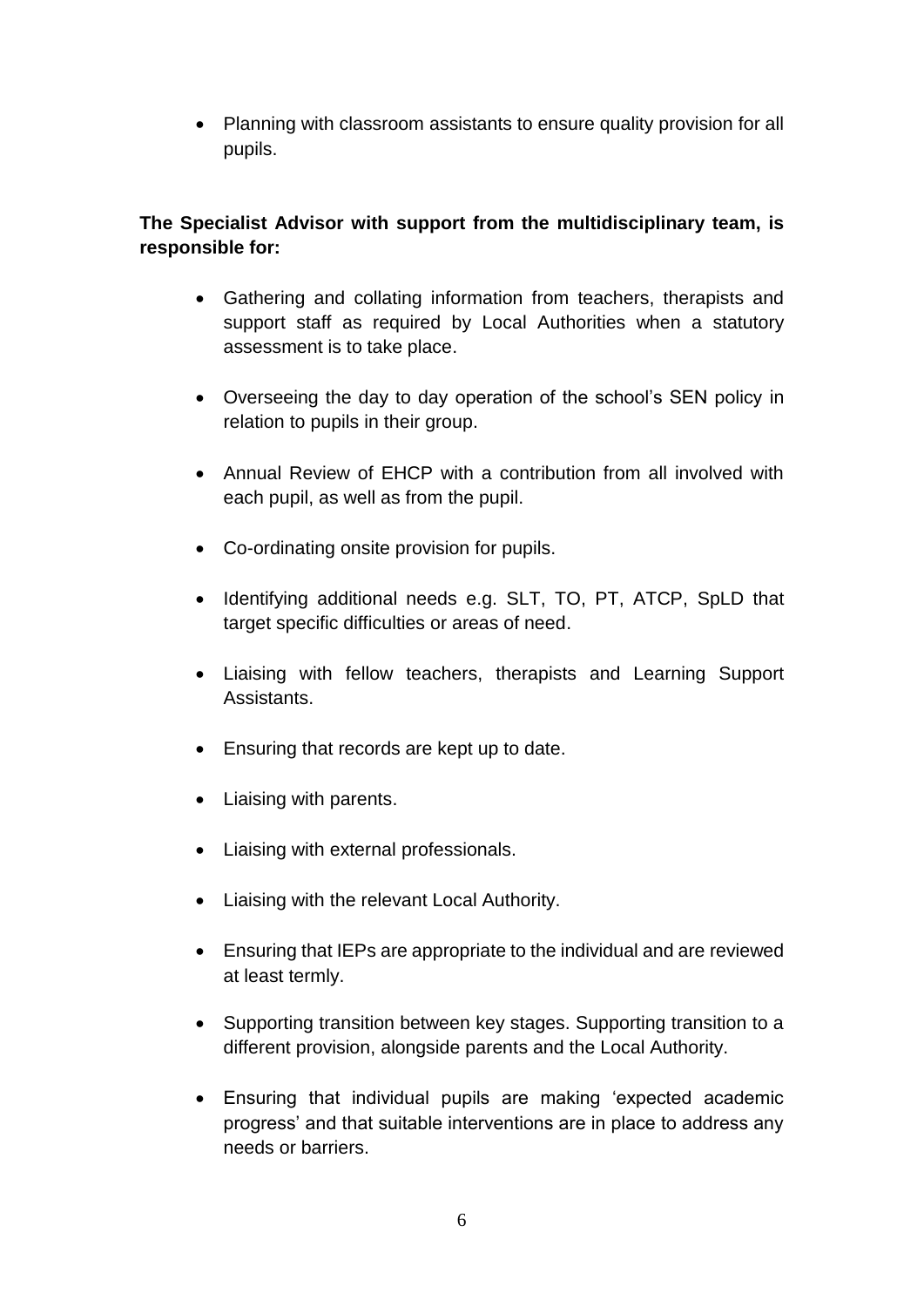**The Principal with support from The Senior Management Team is responsible for:**

- The day-to-day management of SEN policy in school.
- Allocating and monitoring appropriate resources from the budget.
- Ensuring the effective use of the Code of Practice, especially through professional development and appropriate time allocations.
- Supporting parents throughout the process of attaining a Statutory Assessment, alongside the pupil's SA.
- Monitoring teachers' planning and pupil achievement, in terms of both academic and social emotional development.
- Monitoring therapeutic input, including OT, SLT and ATCP.
- Liaising with external agencies including the LAs, educational psychology services, CAMHS, health and social services and voluntary bodies.
- Monitoring the academic progression of pupils and that appropriately high level of challenge are being set.

#### **Resources**

Within the school there is a multi-disciplinary team comprising teachers, Speech and Language therapists, Occupational Therapists, a Physiotherapist, 'Arts' Therapists and Child Psychotherapists, and specialist SpLD teachers , as well as classroom assistants. The team work together to teach, provide therapy and support the pupils and to take into account their individual needs. Classes are small and are led by a teacher or therapist with at least one classroom assistant.

Approximately 95% of the children have an EHCP and receive funding from their local authority whilst the parents of the remainder meet the school fees themselves (sometimes with support from charities or other agencies).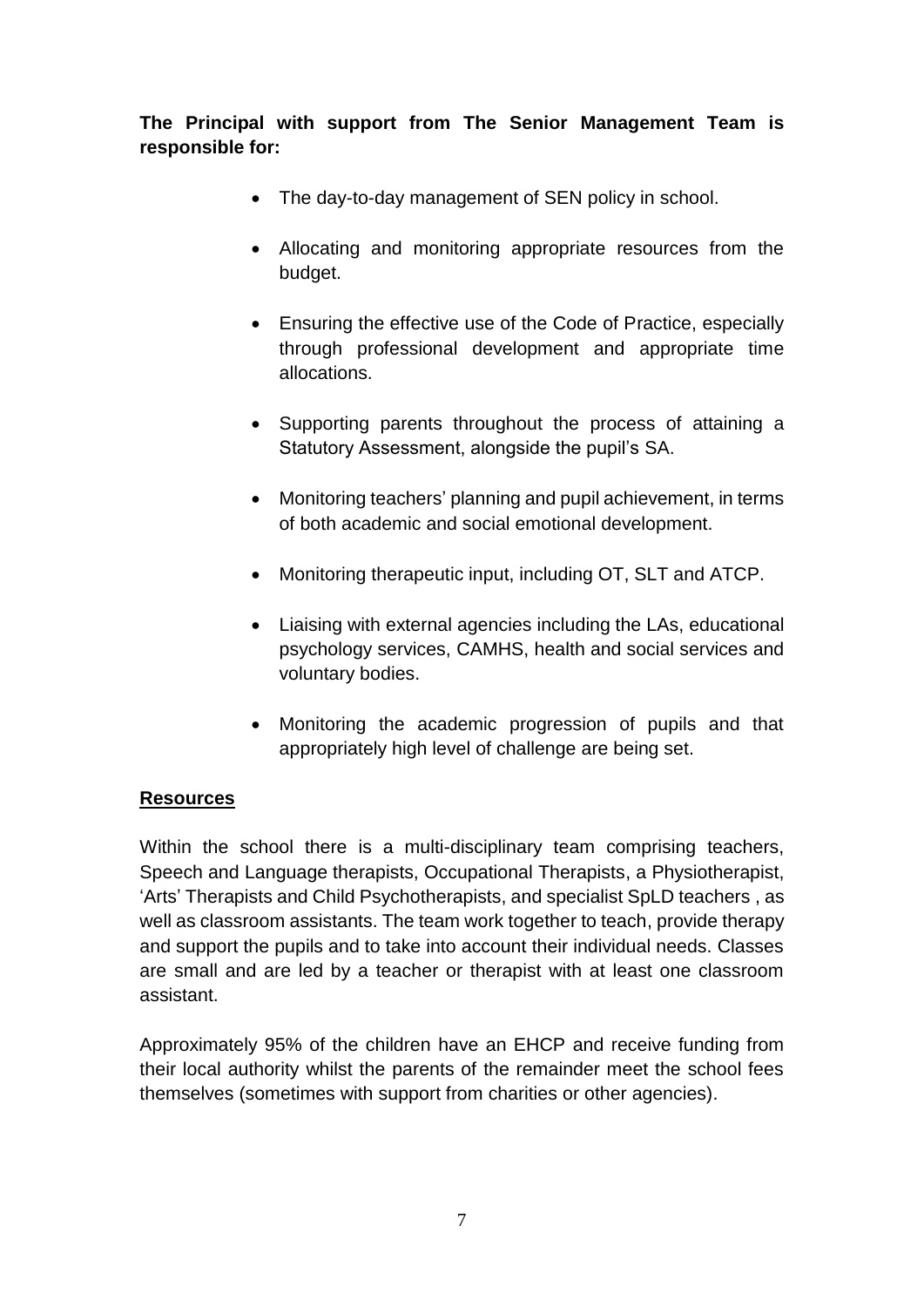The Principal decides upon the allocation of the resources to the different departments in the school, each of which has an annual budget, which are reviewed annually.

Pupil Premium funding is used to ensure that those pupils who receive it maintain at least the same rate of progress as their peers. This is coordinated by the pupil's Specialist Advisor and/or the Designated Safeguarding Lead (Fiona Roberts).

#### **Identification, Assessment and Review**

As Blossom House is a specialist provision, the pupil's special educational needs will normally have been identified before a place is taken up at the school. Parents who have concerns about their child's development make contact with the school and an appointment may then be made for the child to undergo an initial assessment with a speech and language therapist. A case history is also taken at this stage, usually by the school Principal. If the pupil's needs are considered to be possibly met within the provision then he or she is invited to attend for an assessment period, where he or she can be observed within the context of a group and assessed on an individual basis in more detail. Secondary/Primary and Post 16 attend for a three day assessment. Reception and Nursery aged children attend a morning assessment. This is extended accordingly if further assessment and observation is felt necessary by the assessment team. If a child is thought to be appropriate for the Robin House Early Years ASD provision the parents and child may then visit the provision and discuss this further with the Principal and Robin House Manager.).

Please refer to the school *Admissions Policy* for further detail relating to the school procedure.

All pupils special educational needs and school placement is reviewed in accordance with the most recent statutory guidance. This applies to pupils who have a EHCP as well as those who do not and includes:

- Early years
- Primary
- Secondary
- Post 16

All pupils have an Annual Review with the exception of Nursery aged children, who have a sixth monthly review.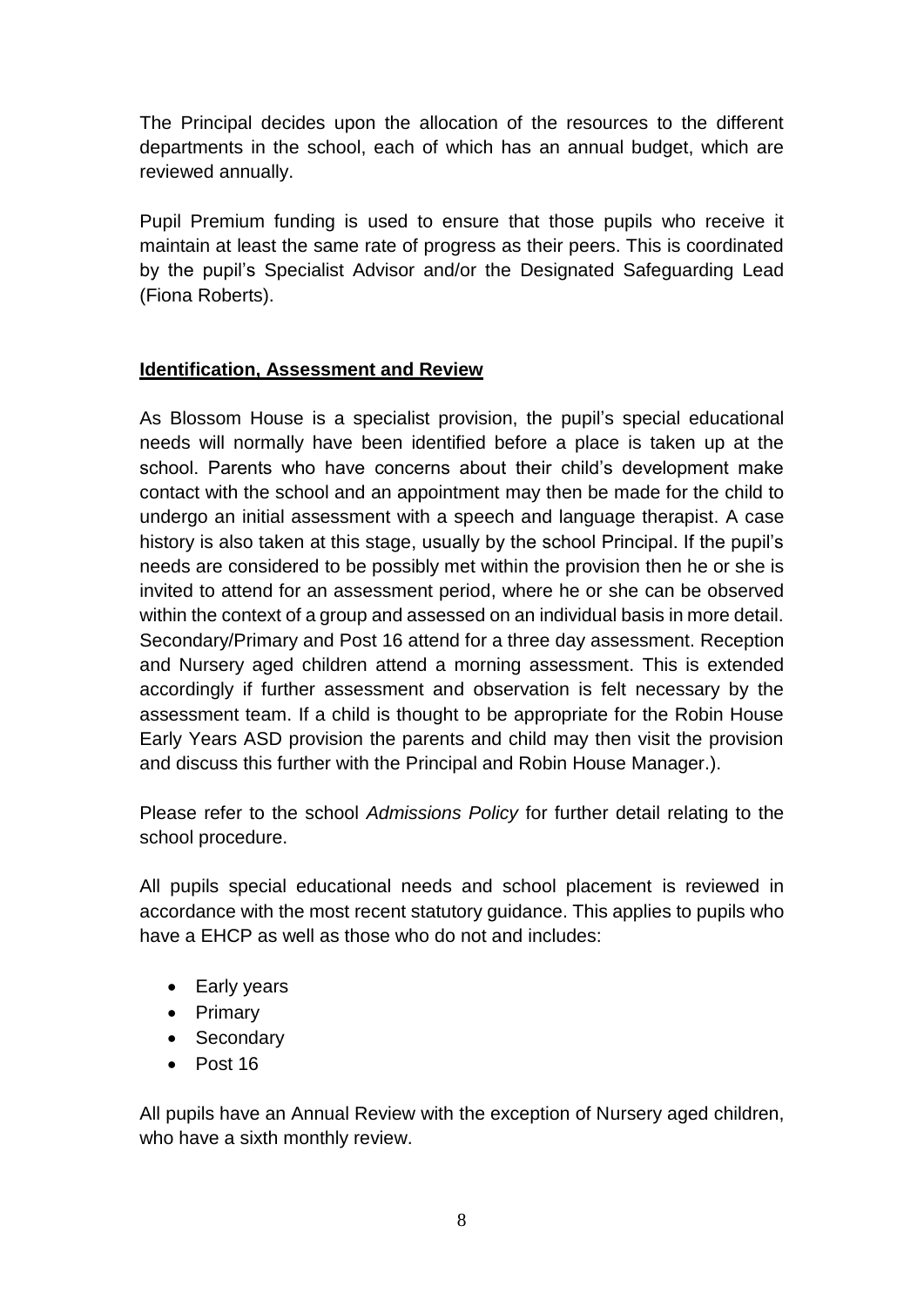An Interim Review is held where there are concerns regarding a pupil's placement or upon parental request.

Network meetings may also be held where necessary, which might involve a range of professionals, both internal and external. This is usually co-ordinated by the pupil's Group Leader, the Specialist Advisor or the Family Support Coordinator, in liaison with the Principal.

#### **Support for parents/families**

The school operates an open door policy and parents are encouraged to make an appointment at any time to discuss their child's progress or air any worries as they arise.

The school endeavours to create a caring and supportive environment for both pupils and their families. Social events, parent and siblings workshops and parents evenings are all an important part of the support network. Parents will always be a very important link in the education of children and even more so with SEN pupils. The school strives to keep parents fully informed via emails, letters, phone calls, the school's website, new letters, face to face meetings and text reminders. We take into account the wishes, feelings and knowledge of parents at all stages.

Where problems emerge in a family's life, parents may be offered Early Help and/or additional support from the SA or our Family Support team. Early Help brings together all the professionals who work with the family to look at what is working well, what we are concerned about, and what actions need to happen to make things better. In addition to this, our onsite Family Support team work closely with the Group Leaders, Specialist Advisors, therapy and behaviour teams in coordinating the specialist support that can be provided within the onsite team, and identifying where additional help from external agencies may be needed. This might include: supporting parents to access services within their borough, behavioural advice, parental guidance, practical support such as financial guidance and referrals to specialist agencies. This 'Team Around the Child' (TAC) or 'Team Around the Family' (TAF) approach aims to facilitate positive and successful interaction between home, school and community services, in order to support the family's needs.

#### **Pupils for whom English is a second, additional or other language**

Upon admission to the school, for any pupils for whom English is not a principal language, the usual admissions testing and procedures may be extended to determine the following: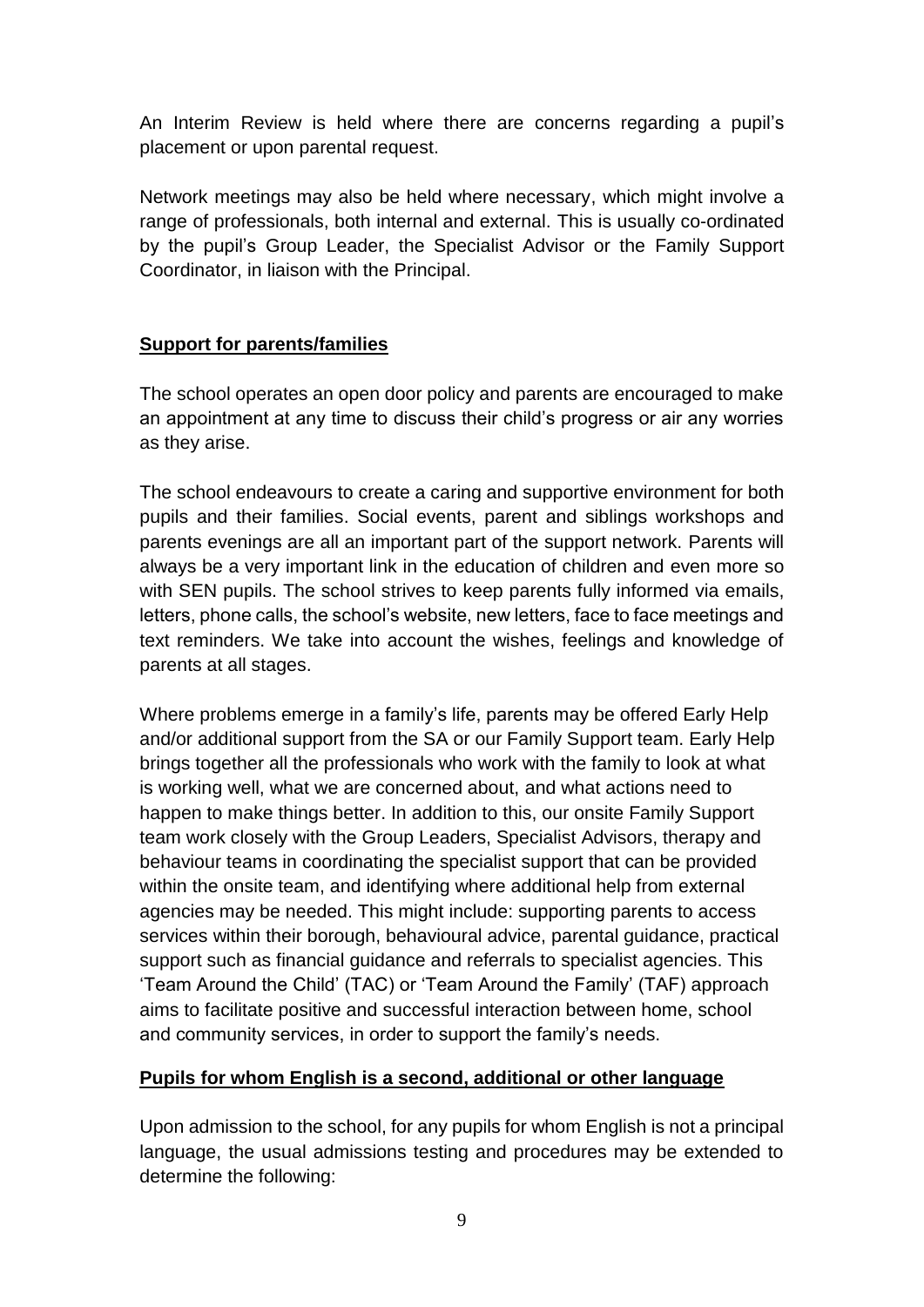- main language spoken at home
- level of competency in first language
- comprehension, reading and spelling levels in English
- the nature and frequency of additional support required
- potential additional support and resources which promote Fundamental British Values
- strategies to help support the student in all classes (to be shared between all teaching and support staff)
- additional concessions or adjustments which might be required to ensure an optimum level of health and safety awareness is maintained at all times
- efficient deployment of teaching assistants, and frequency thereof
- any additional training needs required for staff working with the pupil
- any curricular disapplications for consideration on account of complexity of language
- any Access Arrangements for examinations beyond those which the school currently facilitates
- any resources or materials needed beyond which the school currently utilises
- any referrals to external agencies or sources required to support the student, for example, for purposes of translation and interpretation for parents
- how IEPs can be effectively informed in order to assure their specific learning needs are met within a wider learning context
- how the content and purpose of IEPs can be understood by the pupil

Testing and assessments relating to the above may include formal mechanisms such as CELF, informal teacher and TA assessments, ICT programmes/assistive technology and input from the Speech and Language Therapists and Occupational Therapists, both formal and informal.

The school currently has several staff members who have been trained in Teaching English as a Foreign, second or other language. Languages spoken by staff which could be used to aid communication with parents include Italian, Polish, Spanish, Portuguese, French, Afrikaans, Urdu, Japanese, Welsh and Sesotho.

All pupils identified as EAL/ESL are placed on the register alongside pupils who are in receipt of Pupil Premium or who are dyslexic. As such, all EAL pupils are monitored through in-class tracking observations by a member of SMT. A detailed report is written for the teacher observed, including recommended strategies.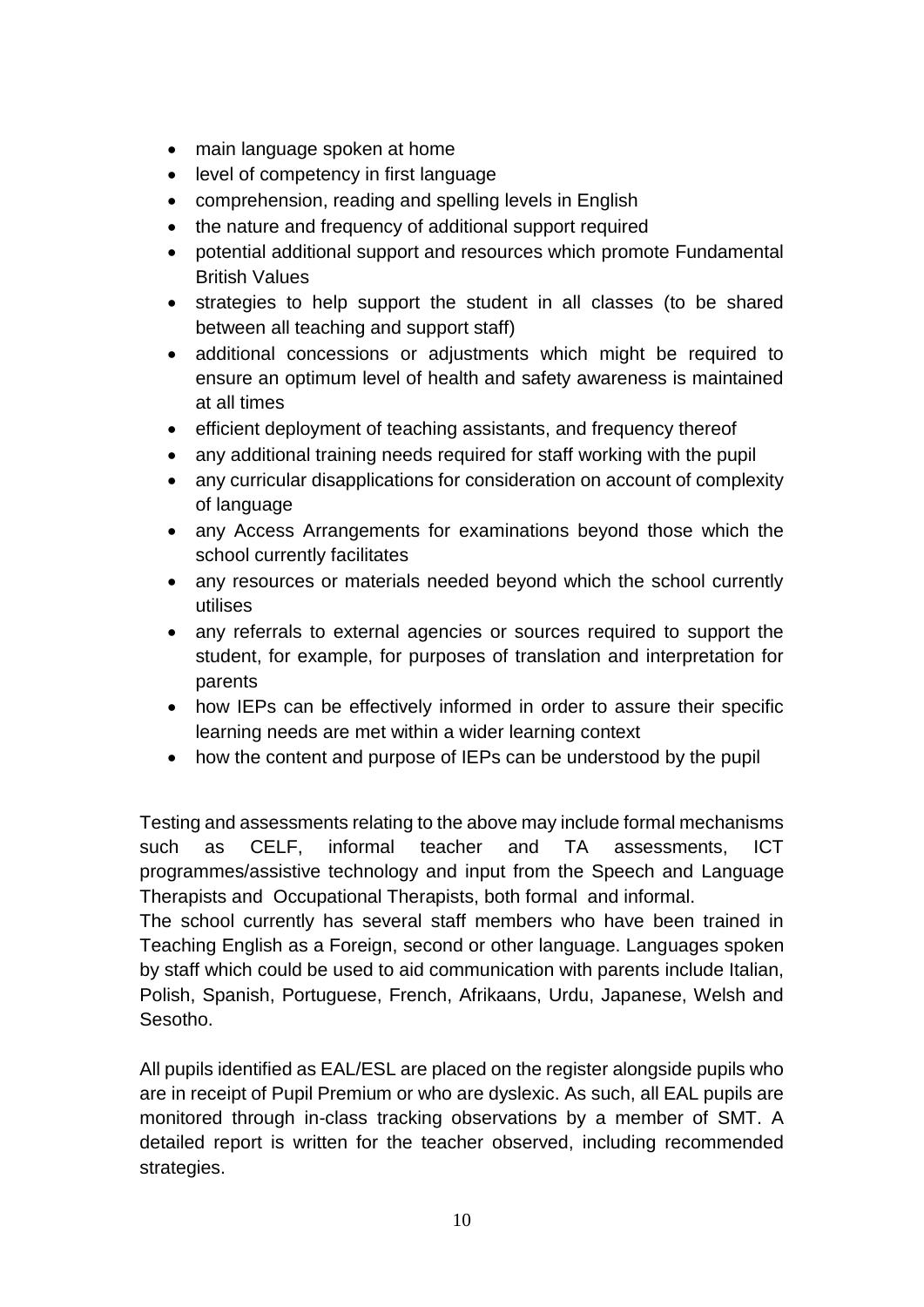### **Celebrating Success**

Pupils are taught to value the contributions of others and have the opportunity to share work through discussion or display. Praise and rewards are given for effort, a range of personal achievements and for appropriate behaviour. Individual difficulties are always taken into account.

Each week pupils have the opportunity for positive self-appraisal or appraisal by peers, recorded as a display in the classrooms to help each child feel special, valued and successful.

In the Lower School (Primary) a 'star of the week' is also chosen for each group and their photos are displayed with a caption pin-pointing their achievement. In the Upper School (Secondary) a 'token economy' is in place with pupils working towards both individual and group rewards. We also have 'special mentions' section during each end of term assembly, which is an opportunity for the school Principal to praise those pupils that have achieved outstandingly in any of the three areas (Cognition and learning, Behaviour, emotional and social development Sensory and/or physical), relative to the individual's specific needs. In addition, pupils in primary and secondary are split into 4 houses (separate from primary and secondary) and can receive house points for outstanding work/efforts/acts of kindness etc. House points are counted in groups, as well as individually and an end of term reward for the winning house is awarded each term. Pupils who receive the most house points also win a prize that is presented at the end of each term.

As the pupils become older the aim is for the success of the pupil's achievements to be celebrated in a more 'functional' manner, emphasising internal rather that external motivation, alongside 'real life' examples of success. This might relate to life and independence skills as well as concrete examples such as exam grades or external successes such as Scouts, Duke of Edinburgh. The aim to support progress and build self-esteem as the pupils progress towards Post 16 education, in a manner which is appropriate to their peers, age and life stage.

# **Training**

Training is provided by a number of sources:

- Induction training.
- Inset days at the beginning of each term.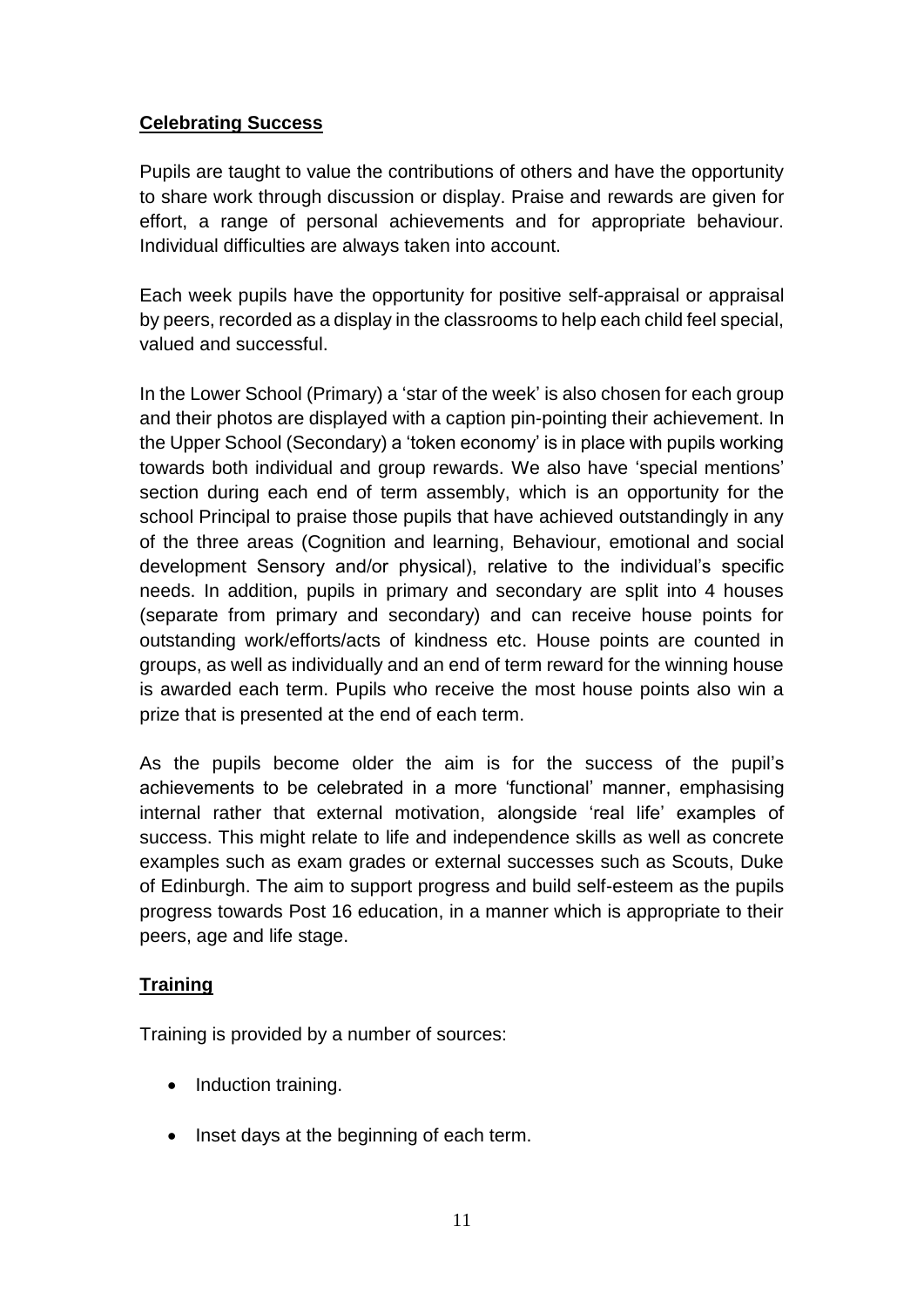- Courses relating curriculum subjects to SEN.
- Local Authority training courses and initiatives.
- Courses relating to specific SEN issues.
- CPD courses.
- Training within departments.
- Staff meetings: e.g.
	- o Discussion and feedback relating to specific pupils and their needs.
	- o Feedback from Annual reviews, delivered in the weekly staff meeting by the SLTs.
	- o Training re new or existing protocols e.g. sensory breaks.
	- o Makaton training.
	- o Behaviour issues and changes to individual behaviour policies shared with all staff.
- New staff receive in-house training as part of their induction process

#### **Termly Targets**

Termly targets are written by the pupil's Group Leader, Numeracy and Literacy teachers, SLT and OT and these are overseen by the Group Leader/Specialist Advisors. A copy of the targets are then sent to the parents and LA. The information on the document is discussed with the parent at parent evenings or before by appointment. Regular meetings are encouraged with parents to discuss the child's progress and any concerns the parent or school might have about the child. Termly targets form part of the formative assessment which happens within lessons, is included into planning and teaching, and is finally reviewed at the end of each term. The Termly target only represents a small sample of what the pupil is being taught, what provision he or she is receiving and how he or she is being supported by the multi-disciplinary team. The document is linked to each pupil's EHCP outcomes which are incorporated onto the document and are reviewed before the pupil's Annual Review.

For all Early Years children Termly Targets are jointly set between the Speech and Language Therapist, Occupational Therapist. Specialist Teacher and parent. Parents are also given an opportunity to contribute to these each term.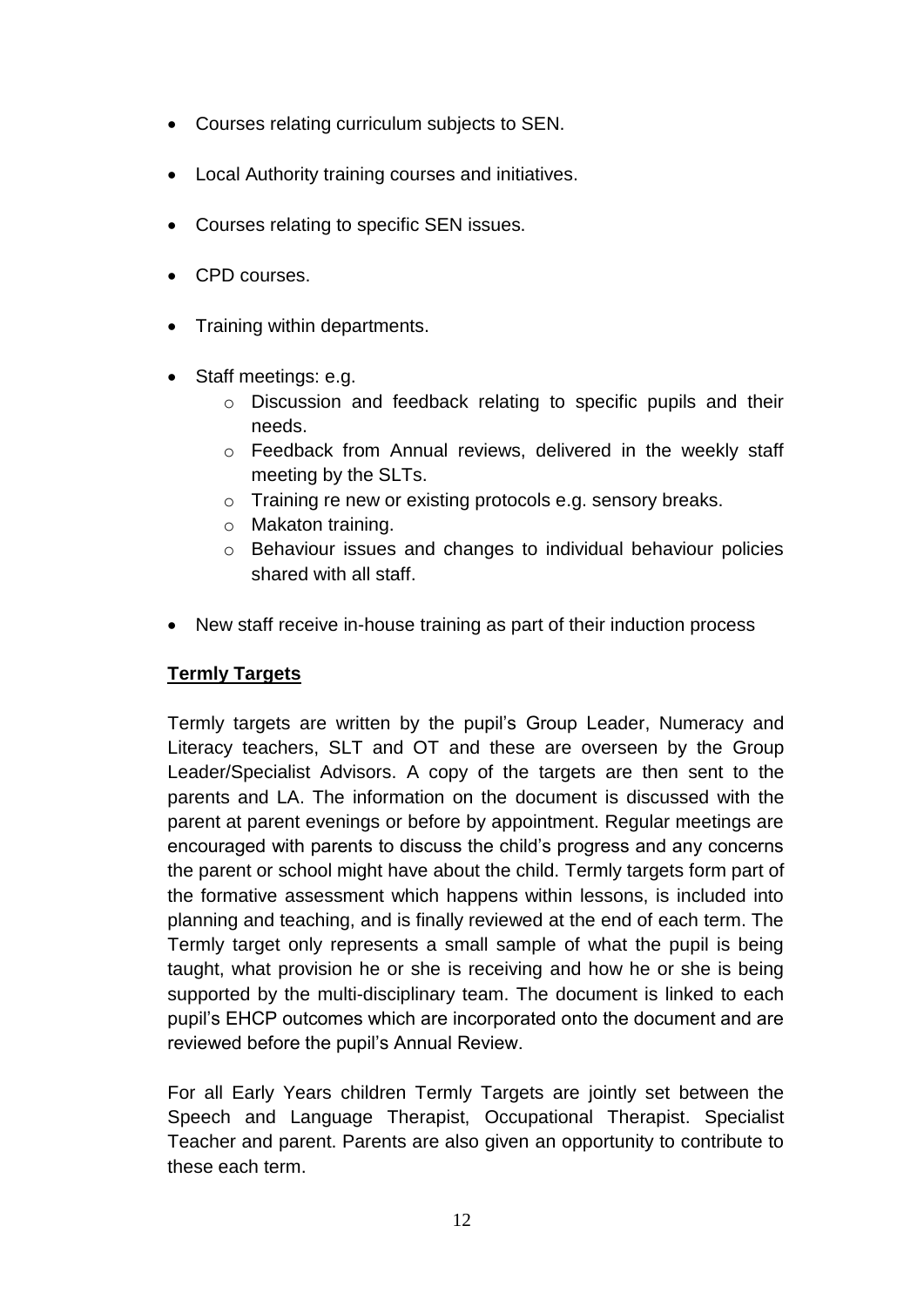### **School Transfer**

The transfer from one school to another is an important time for all children, especially those with special needs. It is important to have a supportive system to aid the transition of pupils with SEN to their next school through close liaison and the transfer of clear records. It may also be appropriate to make visits to the school before the transfer takes place. For Y9 to 11 and Secondary pupils, the school employs the services of an independent Career Advisor, who provides additional careers advice, alongside the SLT team and SA. The school has a Designated Careers Lead who supports this further. The pupil's Group Leader/Specialist Advisors will work with key staff and parents whilst overseeing this process.

Pupils from Blossom House transfer to a variety of schools and colleges, all of which have been visited by the Principal or a senior member of staff and links forged. Future placements are discussed with parents and the Local Authority, visits are arranged and pupil's feelings are sought to ensure the most appropriate choice is made.

Transition days are held for the Year 6 pupils moving into the Secondary provision, along with new year 7 pupils who are joining the school. The Primary school and Key Stage 3 and 4 also run a transition morning/afternoon so that all pupils can be prepared for who their new Group Leader and attached SLT will be, what other peers they will be grouped with. Pupils are also introduced to, or reminded of, school rules, for example regarding classroom behaviour, uniform or home learning. They are also provided with visual information related to their new class and staff, and visually supported timetables which sets out what to expect from each school day. During the summer term there are carefully planned lessons for Year 6 to meet Year 7 teachers and experience learning in the secondary school. The pupils also begin using the token system. The Art Psychotherapy team support this transition process, along with the rest of the team.

The Year 1 staff organise play opportunities for year 1 children transitioning from the Early Years/Year 1 building up to the main school. This is carefully planned so that the children's exposure to the main school playground is gradual. Year 1 are also involved in the Primary transition morning. Where it is felt necessary individual transition plans are prepared for Reception age children transitioning from half to full days. There are also opportunities for children to experience staying for lunch before they begin full time education.